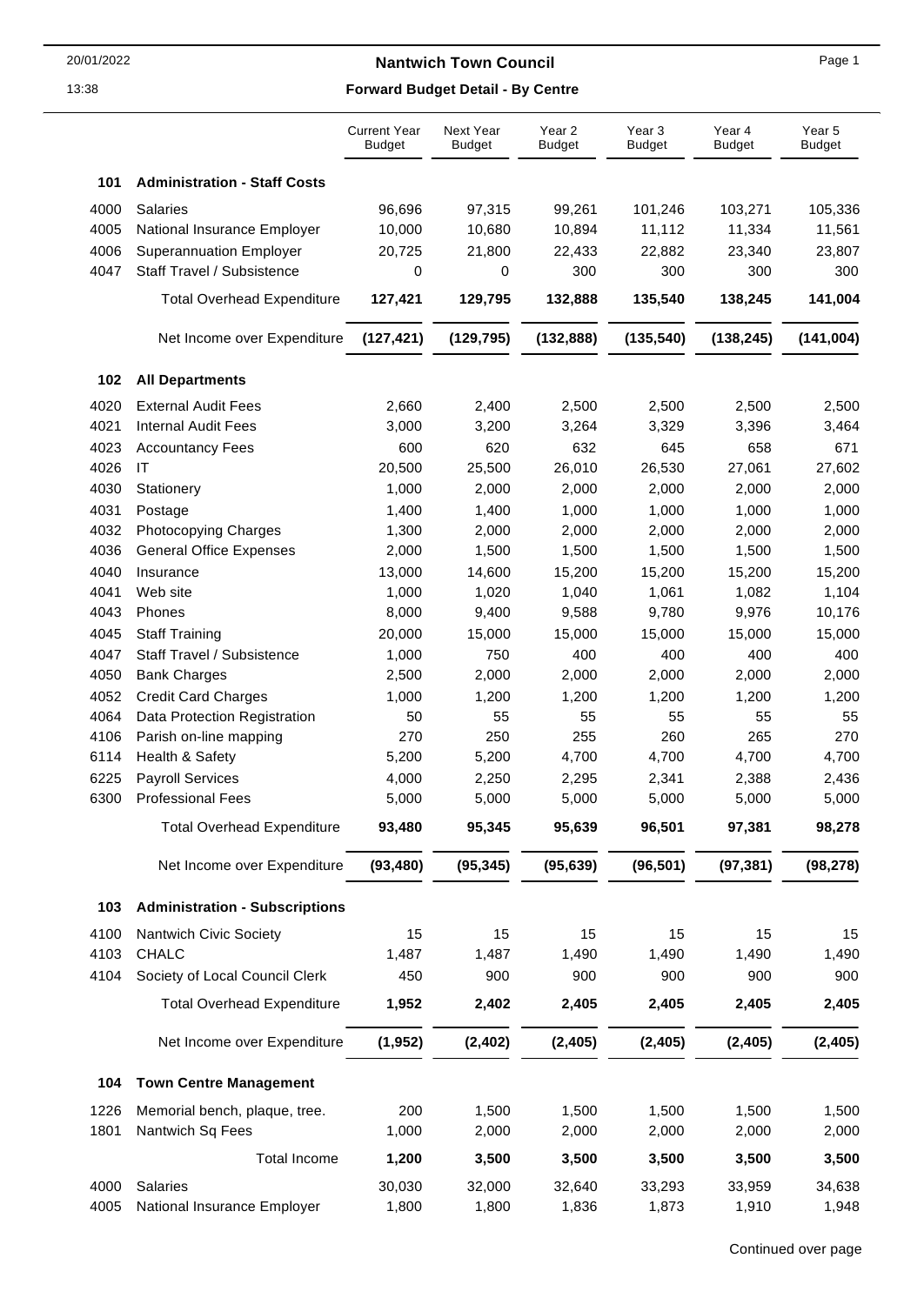|--|--|

|      |                                    | <b>Current Year</b><br><b>Budget</b> | Next Year<br><b>Budget</b> | Year 2<br><b>Budget</b> | Year 3<br><b>Budget</b> | Year 4<br><b>Budget</b> | Year 5<br><b>Budget</b> |
|------|------------------------------------|--------------------------------------|----------------------------|-------------------------|-------------------------|-------------------------|-------------------------|
| 4006 | <b>Superannuation Employer</b>     | 6,790                                | 7,232                      | 7,377                   | 7,525                   | 7,676                   | 7,830                   |
| 4047 | Staff Travel / Subsistence         | 0                                    | 0                          | 100                     | 100                     | 100                     | 100                     |
| 4060 | <b>Premises Licence</b>            | 80                                   | 80                         | 80                      | 80                      | 80                      | 80                      |
| 4160 | Comfort Scheme annual fee          | 400                                  | 3,900                      | 3,900                   | 3,900                   | 3,900                   | 3,900                   |
| 4211 | <b>Ground Maintenance</b>          | 0                                    | 0                          | 500                     | 500                     | 500                     | 500                     |
| 4212 | Repairs & Maintenance              | 500                                  | 500                        | 66,000                  | 500                     | 500                     | 500                     |
| 4251 | Banners, flags and signs           | 600                                  | 1,000                      | 1,000                   | 1,000                   | 1,000                   | 1,000                   |
| 4373 | <b>Street Entertainment</b>        | 2,000                                | 2,500                      | 4,000                   | 4,000                   | 4,000                   | 4,000                   |
| 4377 | <b>Town Centre Marketing</b>       | 25,000                               | 25,000                     | 25,000                  | 25,000                  | 25,000                  | 25,000                  |
|      | <b>Total Overhead Expenditure</b>  | 67,200                               | 74,012                     | 142,433                 | 77,771                  | 78,625                  | 79,496                  |
|      | Net Income over Expenditure        | (66,000)                             | (70, 512)                  | (138, 933)              | (74, 271)               | (75, 125)               | (75, 996)               |
|      |                                    |                                      |                            |                         |                         |                         |                         |
| 110  | <b>Grants</b>                      |                                      |                            |                         |                         |                         |                         |
| 1100 | <b>Grants Received</b>             | 0                                    | 1,000                      | 1,000                   | 1,000                   | 1,000                   | 1,000                   |
|      | <b>Total Income</b>                | 0                                    | 1,000                      | 1,000                   | 1,000                   | 1,000                   | 1,000                   |
| 4138 | Local Organisations (Misc)         | 12,000                               | 5,000                      | 5,000                   | 5,000                   | 5,000                   | 5,000                   |
| 4257 | <b>CANTA inc Civic Hall Hire</b>   | 1,500                                | 1,500                      | 1,500                   | 1,500                   | 1,500                   | 1,500                   |
| 4259 | Nantwich Film Club - Festival      | 1,200                                | 1,200                      | 1,200                   | 1,200                   | 1,200                   | 1,200                   |
|      | <b>Total Overhead Expenditure</b>  | 14,700                               | 7,700                      | 7,700                   | 7,700                   | 7,700                   | 7,700                   |
|      | Net Income over Expenditure        | (14, 700)                            | (6,700)                    | (6,700)                 | (6,700)                 | (6,700)                 | (6,700)                 |
| 111  | <b>Contributions</b>               |                                      |                            |                         |                         |                         |                         |
| 4130 | Nantwich in Bloom                  | 5,500                                | 5,500                      | 5,500                   | 5,500                   | 5,500                   | 5,500                   |
| 4132 | Holly Holy Day Society             | 2,000                                | 2,000                      | 2,000                   | 2,000                   | 2,000                   | 2,000                   |
| 4133 | Nantwich Museum Trust              | 7,000                                | 7,000                      | 7,000                   | 7,000                   | 7,000                   | 7,000                   |
| 4136 | Nantwich Words & Music             | 3,000                                | 3,000                      | 3,000                   | 3,000                   | 3,000                   | 3,000                   |
| 4139 | Nantwich First Responders          | 3,000                                | 2,000                      | 2,000                   | 2,000                   | 2,000                   | 2,000                   |
| 4141 | <b>Nantwich Concert Band</b>       | 1,000                                | 1,000                      | 1,000                   | 1,000                   | 1,000                   | 1,000                   |
| 4143 | <b>Food Festival</b>               | 8,000                                | 15,000                     | 15,000                  | 15,000                  | 15,000                  | 15,000                  |
| 4146 | Guy Harvey Youth Club              | 1,200                                | 1,200                      | 1,200                   | 1,200                   | 1,200                   | 1,200                   |
| 4150 | <b>Choral Society</b>              | 1,000                                | 1,000                      | 1,000                   | 1,000                   | 1,000                   | 1,000                   |
| 4152 | Nantwich Food Bank                 | 1,000                                | 1,000                      | 1,000                   | 1,000                   | 1,000                   | 1,000                   |
| 4156 | <b>Civic Hall Grants</b>           | 8,000                                | 8,000                      | 8,000                   | 8,000                   | 8,000                   | 8,000                   |
| 4158 | Weaver Wander                      | 650                                  | 650                        | 650                     | 650                     | 650                     | 650                     |
| 4171 | Nantwich Jazz Festival (Civic)     | 7,000                                | 7,000                      | 7,000                   | 7,000                   | 7,000                   | 7,000                   |
| 4172 | Santa Show Sponsorship             | 7,000                                | 7,000                      | 7,000                   | 7,000                   | 7,000                   | 7,000                   |
| 4173 | Nantwich Events Photography        | 600                                  | 600                        | 600                     | 600                     | 600                     | 600                     |
| 4999 | Contingencies                      | 1,500                                | 0                          | 0                       | 0                       | 0                       | 0                       |
|      | <b>Total Overhead Expenditure</b>  | 57,450                               | 61,950                     | 61,950                  | 61,950                  | 61,950                  | 61,950                  |
|      | Net Income over Expenditure        | (57, 450)                            | (61, 950)                  | (61, 950)               | (61, 950)               | (61, 950)               | (61, 950)               |
| 201  | <b>Brookfield Hall</b>             |                                      |                            |                         |                         |                         |                         |
| 1200 | Christadelphian Church Rent        | 1,600                                | 1,600                      | 1,600                   | 1,600                   | 1,600                   | 1,600                   |
| 1201 | <b>Christ Church Licence Fee</b>   | 600                                  | 600                        | 600                     | 600                     | 600                     | 600                     |
| 1202 | <b>Christ Church Elect Charges</b> | 300                                  | 300                        | 300                     | 300                     | 300                     | 300                     |
| 1203 | <b>Christ Church Water Charges</b> | 450                                  | 400                        | 400                     | 400                     | 400                     | 400                     |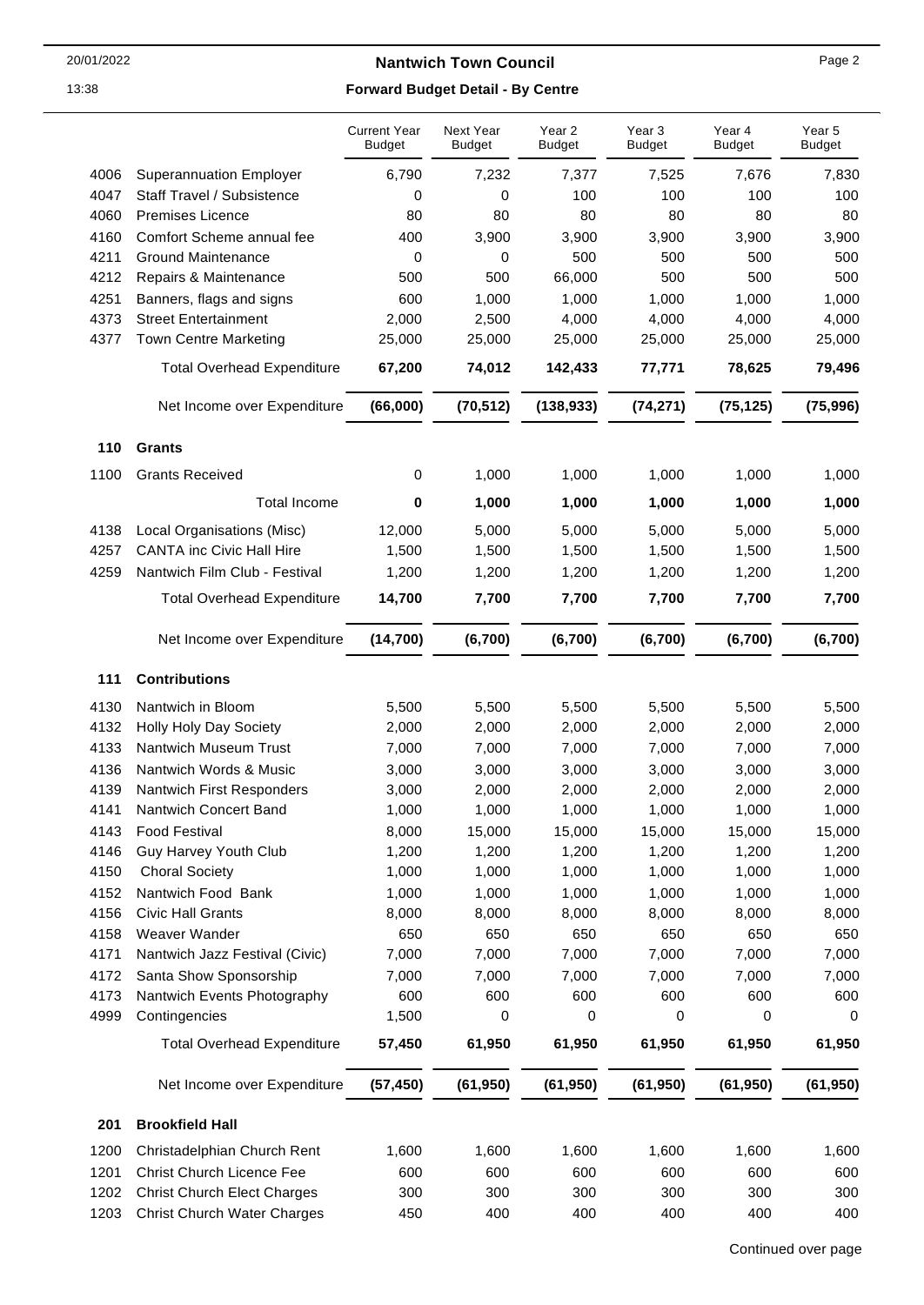|      |                                          | <b>Current Year</b><br><b>Budget</b> | Next Year<br><b>Budget</b> | Year 2<br><b>Budget</b> | Year 3<br><b>Budget</b> | Year 4<br><b>Budget</b> | Year 5<br><b>Budget</b> |
|------|------------------------------------------|--------------------------------------|----------------------------|-------------------------|-------------------------|-------------------------|-------------------------|
| 1210 | Yoga room hire                           | 550                                  | 0                          | 0                       | 0                       | 0                       | 0                       |
| 1232 | Weight Watchers Room Hire                | 2,100                                | 0                          | 0                       | 0                       | 0                       | 0                       |
| 1251 | <b>Brookfield Council/chamberhire</b>    | 4,000                                | 11,000                     | 12,000                  | 12,000                  | 12,000                  | 12,000                  |
|      | <b>Total Income</b>                      | 9,600                                | 13,900                     | 14,900                  | 14,900                  | 14,900                  | 14,900                  |
| 4059 | Alarm Service Call charge                | 0                                    | 200                        | 200                     | 200                     | 200                     | 200                     |
| 4200 | Rates                                    | 2,400                                | 2,300                      | 2,346                   | 2,393                   | 2,441                   | 2,490                   |
| 4201 | Electricity                              | 1,000                                | 1,500                      | 1,530                   | 1,561                   | 1,592                   | 1,624                   |
| 4202 | Water & Sewerage Charges                 | 600                                  | 900                        | 918                     | 936                     | 955                     | 974                     |
| 4204 | <b>Ground Rent CEC</b>                   | 50                                   | 50                         | 50                      | 50                      | 50                      | 50                      |
| 4208 | <b>Cleaning Materials</b>                | 400                                  | 400                        | 400                     | 400                     | 400                     | 400                     |
| 4209 | Window Cleaning                          | 600                                  | 200                        | 300                     | 300                     | 300                     | 300                     |
| 4211 | <b>Ground Maintenance</b>                | 1,600                                | 0                          | $\mathbf 0$             | 0                       | 0                       | 0                       |
| 4212 | Repairs & Maintenance                    | 1,000                                | 1,000                      | 1,000                   | 1,000                   | 1,000                   | 1,000                   |
| 6104 | <b>Equipment service</b>                 | 1,000                                | 1,000                      | 1,000                   | 1,000                   | 1,000                   | 1,000                   |
|      | <b>Total Overhead Expenditure</b>        | 8,650                                | 7,550                      | 7,744                   | 7,840                   | 7,938                   | 8,038                   |
|      |                                          | 950                                  |                            |                         |                         |                         |                         |
|      | Net Income over Expenditure              |                                      | 6,350                      | 7,156                   | 7,060                   | 6,962                   | 6,862                   |
| 210  | <b>Environmental Expenditure</b>         |                                      |                            |                         |                         |                         |                         |
| 4216 | Furniture                                | 250                                  | 0                          | 0                       | 0                       | 0                       | 0                       |
| 4220 | <b>General Equipment</b>                 | 1,500                                | 1,500                      | 1,500                   | 1,500                   | 1,500                   | 1,500                   |
| 4301 | Millennium Clock                         | 1,500                                | 0                          | 0                       | 0                       | 0                       | 0                       |
| 4302 | <b>Street Furniture</b>                  | 2,500                                | 2,500                      | 2,500                   | 2,500                   | 2,500                   | 2,500                   |
| 4304 | <b>Litter Collection</b>                 | 0                                    | 200                        | 200                     | 200                     | 200                     | 200                     |
| 4305 | Airman's Grave (do not use)              | 500                                  | 200                        | 200                     | 200                     | 200                     | 200                     |
| 4307 | Carbon Footprint                         | 0                                    | 0                          | 10,000                  | 10,000                  | 10,000                  | 10,000                  |
| 4420 | <b>Contribution CCTV Monitoring</b>      | 34,231                               | 28,000                     | 27,000                  | 27,000                  | 27,000                  | 27,000                  |
|      | <b>Total Overhead Expenditure</b>        | 40,481                               | 32,400                     | 41,400                  | 41,400                  | 41,400                  | 41,400                  |
|      | Net Income over Expenditure              | (40, 481)                            | (32, 400)                  | (41, 400)               | (41, 400)               | (41, 400)               | (41, 400)               |
| 220  | <b>Civic &amp; Elections Expenditure</b> |                                      |                            |                         |                         |                         |                         |
| 1372 | Mayor's Charity Income                   | 0                                    | 500                        | 500                     | 500                     | 500                     | 500                     |
| 1376 | Mayor's Quiz income                      | 0                                    | 200                        | 200                     | 200                     | 200                     | 200                     |
|      | <b>Total Income</b>                      | $\pmb{0}$                            | 700                        | 700                     | 700                     | 700                     | 700                     |
| 4046 | <b>Members Training</b>                  | 500                                  | 500                        | 500                     | 500                     | 500                     | 500                     |
| 4048 | Members Travel / Subsistence             | 300                                  | 300                        | 300                     | 300                     | 300                     | 300                     |
| 4090 | Newsletter Talk of the Town              | 10,000                               | 5,000                      | 5,000                   | 5,000                   | 5,000                   | 5,000                   |
| 4155 | Salt of the Earth Awards                 | 1,000                                | 1,000                      | 1,000                   | 1,000                   | 1,000                   | 1,000                   |
| 4350 | Mayor's Allowance                        | 2,000                                | 1,000                      | 1,000                   | 1,000                   | 1,000                   | 1,000                   |
| 4351 | Election expenses                        | 0                                    | 0                          | 0                       | 10,000                  | 0                       | 0                       |
| 4352 | <b>Civic Ceremonies</b>                  | 2,000                                | 2,000                      | 2,000                   | 2,000                   | 2,000                   | 2,000                   |
| 4353 | Civic Regalia                            | 500                                  | 500                        | 500                     | 500                     | 500                     | 500                     |
| 4357 | Civic Service refreshments               | 600                                  | 600                        | 600                     | 600                     | 600                     | 600                     |
| 4358 | Christmas refreshments                   | 600                                  | 600                        | 600                     | 600                     | 600                     | 600                     |
| 4359 | <b>Mayor Making Refreshments</b>         | 600                                  | 600                        | 600                     | 600                     | 600                     | 600                     |
| 4555 | Mayor's Charity payment                  | 2,000                                | 2,000                      | 2,000                   | 2,000                   | 2,000                   | 2,000                   |
|      | <b>Total Overhead Expenditure</b>        | 20,100                               | 14,100                     | 14,100                  | 24,100                  | 14,100                  | 14,100                  |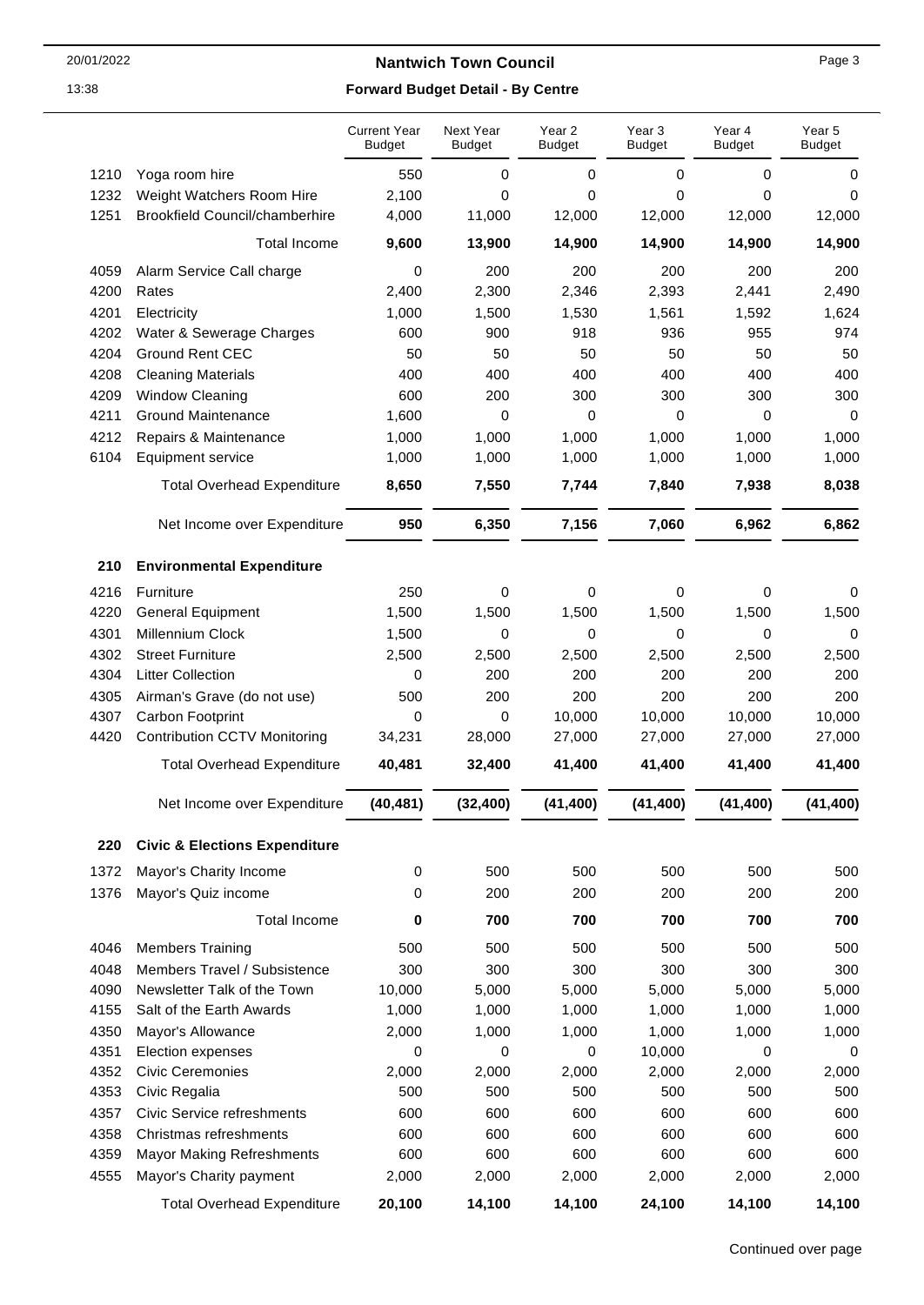## 13:38 **Forward Budget Detail - By Centre**

|      |                                    | <b>Current Year</b><br><b>Budget</b> | Next Year<br><b>Budget</b> | Year <sub>2</sub><br><b>Budget</b> | Year 3<br><b>Budget</b> | Year 4<br><b>Budget</b> | Year 5<br><b>Budget</b> |
|------|------------------------------------|--------------------------------------|----------------------------|------------------------------------|-------------------------|-------------------------|-------------------------|
|      | Net Income over Expenditure        | (20, 100)                            | (13, 400)                  | (13, 400)                          | (23, 400)               | (13, 400)               | (13, 400)               |
| 250  | <b>Events</b>                      |                                      |                            |                                    |                         |                         |                         |
| 4000 | Salaries                           | 18,170                               | 26,000                     | 26,520                             | 27,050                  | 27,591                  | 28,143                  |
| 4005 | National Insurance Employer        | 2,000                                | 2,200                      | 2,244                              | 2,289                   | 2,335                   | 2,382                   |
| 4006 | <b>Superannuation Employer</b>     | 4,107                                | 5,876                      | 5,994                              | 6,114                   | 6,236                   | 6,361                   |
| 4212 | Repairs & Maintenance              | 0                                    | 0                          | 20,000                             | 0                       | 0                       | 0                       |
| 4371 | Christmas Lights / Festivities     | 30,000                               | 30,000                     | 30,000                             | 30,000                  | 30,000                  | 30,000                  |
| 4374 | Nantwich show exhibition           | 2,500                                | 0                          | 0                                  | 0                       | 0                       | 0                       |
| 4378 | Societies Spectacular              | 2,000                                | 0                          | 0                                  | 0                       | 0                       | 0                       |
| 4381 | Remembrance Sunday                 | 4,000                                | 4,000                      | 4,000                              | 4,000                   | 4,000                   | 4,000                   |
| 4382 | Tree of Light                      | 1,000                                | 1,000                      | 1,000                              | 1,000                   | 1,000                   | 1,000                   |
|      | <b>Total Overhead Expenditure</b>  | 63,777                               | 69,076                     | 89,758                             | 70,453                  | 71,162                  | 71,886                  |
|      | Net Income over Expenditure        | (63, 777)                            | (69, 076)                  | (89, 758)                          | (70, 453)               | (71, 162)               | (71, 886)               |
|      |                                    |                                      |                            |                                    |                         |                         |                         |
| 500  | <b>Council Income</b>              |                                      |                            |                                    |                         |                         |                         |
| 1870 | Bank Interest - RBS Revenue        | $\mathbf 0$                          | 100                        | 102                                | 104                     | 106                     | 108                     |
| 1873 | Public Sector Dep Fund Interes     | 2,000                                | 1,000                      | 100                                | 100                     | 100                     | 100                     |
| 1874 | Local Auth Prop Fund Interest      | 4,500                                | 4,500                      | 4,590                              | 4,682                   | 4,776                   | 4,872                   |
| 1875 | <b>Time Deposit Interest</b>       | 2,500                                | 1,000                      | 1,020                              | 1,040                   | 1,061                   | 1,082                   |
| 1900 | Precept                            | 932,373                              | 816,067                    | 832,388                            | 849,036                 | 866,017                 | 883,337                 |
|      | <b>Total Income</b>                | 941,373                              | 822,667                    | 838,200                            | 854,962                 | 872,060                 | 889,499                 |
|      | Net Income over Expenditure        | 941,373                              | 822,667                    | 838,200                            | 854,962                 | 872,060                 | 889,499                 |
| 601  | <b>Civic Hall</b>                  |                                      |                            |                                    |                         |                         |                         |
| 1228 | Limehouse Lizzy                    | 0                                    | 4,000                      | 0                                  | 0                       | 0                       | 0                       |
| 1229 | Eagles                             | 0                                    | 3,900                      | 0                                  | 0                       | 0                       | 0                       |
| 1233 | Fleetingwood Mac                   | 0                                    | 3,500                      | U                                  | 0                       | 0                       | $\Omega$                |
| 1240 | <b>ACDC</b>                        | 0                                    | 2,400                      | 0                                  | 0                       | 0                       | 0                       |
| 1242 | U <sub>2</sub>                     | 0                                    | 3,000                      | 0                                  | 0                       | 0                       | 0                       |
| 1262 | Sound of the Sixties               | 0                                    | 2,000                      | 0                                  | 0                       | 0                       | 0                       |
| 1269 | <b>Guns &amp; Roses Experience</b> | 0                                    | 2,900                      | 0                                  | 0                       | 0                       | 0                       |
| 1271 | Flash (Queen tribute)              | 0                                    | 3,100                      | 0                                  | 0                       | 0                       | 0                       |
| 1600 | <b>Washroom Services</b>           | 0                                    | 300                        | 300                                | 300                     | 300                     | 300                     |
| 1601 | Civic Hall Main hall hire          | 40,000                               | 100,000                    | 102,000                            | 104,040                 | 106,121                 | 108,243                 |
| 1602 | Civic Hall Peggy Killick Hire      | 1,000                                | 5,000                      | 5,000                              | 5,000                   | 5,000                   | 5,000                   |
| 1603 | Catering                           | 3,000                                | 12,000                     | 12,000                             | 12,000                  | 12,000                  | 12,000                  |
| 1604 | Comedy Club ticket sales           | 4,000                                | 0                          | 0                                  | 0                       | 0                       | 0                       |
| 1606 | Corkage                            | 0                                    | 1,000                      | 1,000                              | 1,000                   | 1,000                   | 1,000                   |
| 1607 | Licensed drinks                    | 50,000                               | 175,000                    | 175,000                            | 175,000                 | 175,000                 | 175,000                 |
| 1608 | Door Security                      | 2,500                                | 5,500                      | 5,500                              | 5,500                   | 5,500                   | 5,500                   |
| 1610 | Little Mix Tribute band            | 0                                    | 2,350                      | 0                                  | 0                       | 0                       | 0                       |
| 1617 | UK Bjorn                           | 0                                    | 4,000                      | 0                                  | 0                       | 0                       | 0                       |
| 1622 | <b>Bee Gees</b>                    | 0                                    | 2,275                      | 0                                  | 0                       | 0                       | 0                       |
| 1635 | The UK Rock Show                   | 0                                    | 2,400                      | 0                                  | 0                       | 0                       | 0                       |
| 1647 | Santa's Show                       | 1,000                                | 4,000                      | 3,500                              | 3,500                   | 3,500                   | 3,500                   |
| 1652 | Admin fee                          | 0                                    | 2,500                      | 2,500                              | 2,500                   | 2,500                   | 2,500                   |

Page 4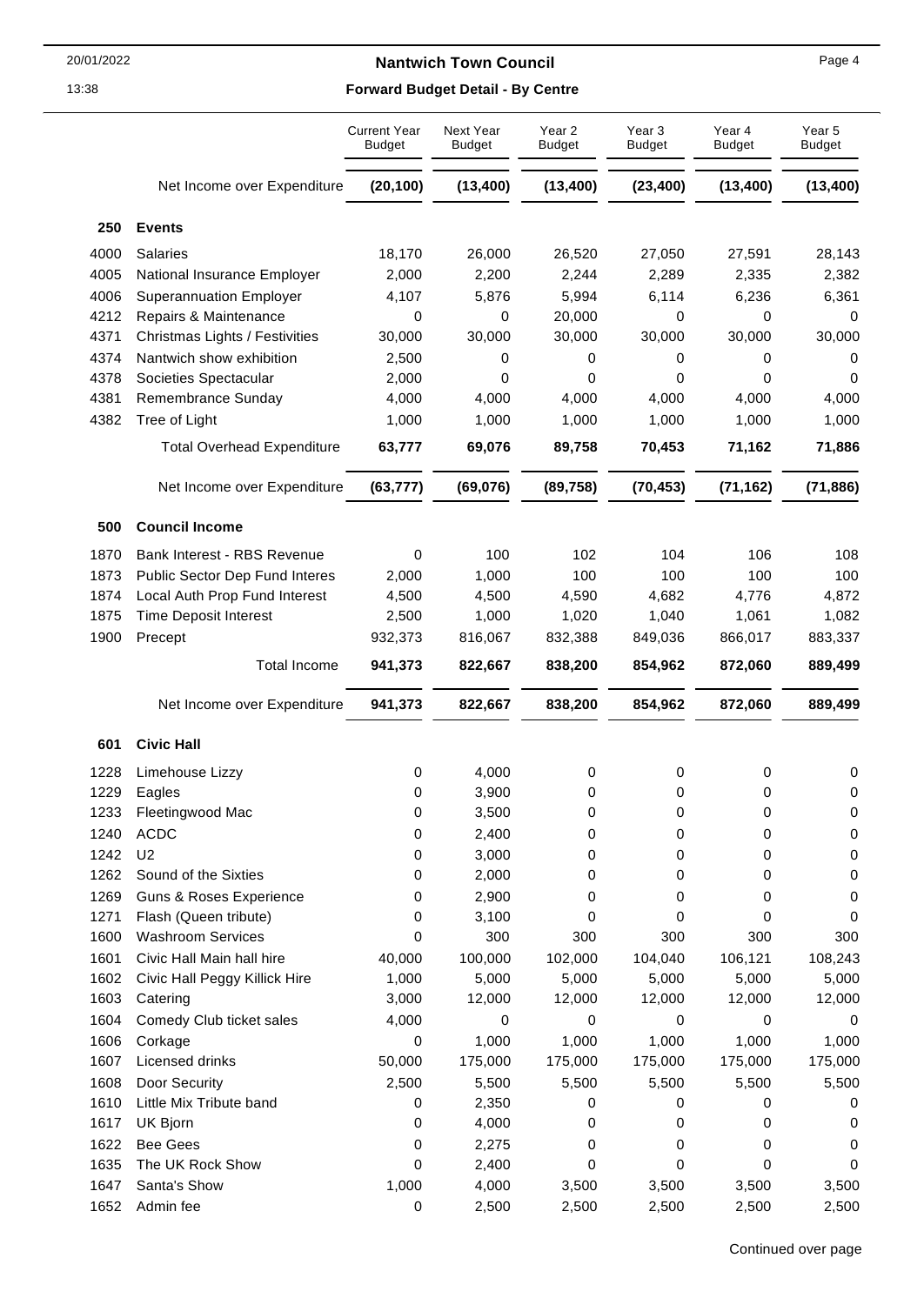|      |                                   | <b>Current Year</b><br><b>Budget</b> | Next Year<br><b>Budget</b> | Year 2<br><b>Budget</b> | Year <sub>3</sub><br><b>Budget</b> | Year 4<br><b>Budget</b> | Year 5<br><b>Budget</b> |
|------|-----------------------------------|--------------------------------------|----------------------------|-------------------------|------------------------------------|-------------------------|-------------------------|
| 1660 | Postage Income                    | 0                                    | 50                         | 50                      | 50                                 | 50                      | 50                      |
| 1668 | <b>Coldplay Tribute</b>           | 0                                    | 2,750                      | 0                       | 0                                  | 0                       | 0                       |
| 1679 | Electromantics                    | 0                                    | 5,000                      | 0                       | 0                                  | 0                       | 0                       |
| 1847 | Bon Jovi                          | 0                                    | 3,000                      | 0                       | 0                                  | 0                       | 0                       |
|      | <b>Total Income</b>               | 101,500                              | 351,925                    | 306,850                 | 308,890                            | 310,971                 | 313,093                 |
| 4000 | <b>Salaries</b>                   | 139,680                              | 175,000                    | 178,500                 | 182,070                            | 185,711                 | 189,425                 |
| 4005 | National Insurance Employer       | 15,000                               | 13,400                     | 13,668                  | 13,941                             | 14,220                  | 14,504                  |
| 4006 | <b>Superannuation Employer</b>    | 29,307                               | 34,000                     | 40,000                  | 41,150                             | 41,970                  | 42,810                  |
| 4047 | Staff Travel / Subsistence        | 0                                    | 0                          | 700                     | 700                                | 700                     | 700                     |
| 4056 | Performance Music Licence         | 3,000                                | 3,300                      | 3,366                   | 3,433                              | 3,502                   | 3,572                   |
| 4057 | <b>Cash Collection</b>            | 0                                    | 900                        | 900                     | 900                                | 900                     | 900                     |
| 4060 | <b>Premises Licence</b>           | 400                                  | 450                        | 459                     | 468                                | 477                     | 487                     |
| 4061 | <b>TV License</b>                 | 200                                  | 160                        | 160                     | 160                                | 160                     | 160                     |
| 4105 | <b>SCOOT</b>                      | 110                                  | 110                        | 110                     | 110                                | 110                     | 110                     |
| 4200 | Rates                             | 15,000                               | 14,600                     | 14,892                  | 15,190                             | 15,494                  | 15,804                  |
| 4201 | Electricity                       | 15,000                               | 15,000                     | 15,300                  | 15,606                             | 15,918                  | 16,236                  |
| 4202 | Water & Sewerage Charges          | 4,000                                | 3,200                      | 3,264                   | 3,329                              | 3,396                   | 3,464                   |
| 4203 | <b>Refuse Collection</b>          | 5,000                                | 4,500                      | 4,500                   | 4,500                              | 4,500                   | 4,500                   |
| 4205 | Gas                               | 2,000                                | 2,500                      | 2,700                   | 2,800                              | 2,900                   | 3,000                   |
| 4206 | Chubb security main cont          | 5,000                                | 5,000                      | 5,500                   | 5,500                              | 5,500                   | 5,500                   |
| 4207 | Pest Control                      | 500                                  | 300                        | 300                     | 300                                | 300                     | 300                     |
| 4208 | <b>Cleaning Materials</b>         | 5,000                                | 4,500                      | 4,500                   | 4,500                              | 4,500                   | 4,500                   |
| 4209 | <b>Window Cleaning</b>            | 500                                  | 500                        | 1,400                   | 1,400                              | 1,400                   | 1,400                   |
| 4212 | Repairs & Maintenance             | 8,000                                | 18,500                     | 8,500                   | 8,500                              | 8,500                   | 8,500                   |
| 4214 | Fixtures & Fittings - Maint Pl    | 35,000                               | 25,500                     | 98,000                  | 116,000                            | 75,000                  | 45,000                  |
| 4220 | <b>General Equipment</b>          | 2,000                                | 2,000                      | 2,000                   | 2,000                              | 2,000                   | 2,000                   |
| 4226 | Clothing                          | 2,000                                | 2,000                      | 2,000                   | 2,000                              | 2,000                   | 2,000                   |
| 4228 | Tea dance in Civic Hall           | 1,400                                | 2,500                      | 2,500                   | 2,500                              | 2,500                   | 2,500                   |
| 6101 | Purchase of drink                 | 20,000                               | 70,000                     | 70,000                  | 70,000                             | 70,000                  | 70,000                  |
| 6103 | Catering                          | 5,000                                | 9,000                      | 9,000                   | 9,000                              | 9,000                   | 9,000                   |
| 6104 | Equipment service                 | 13,500                               | 13,500                     | 13,500                  | 13,500                             | 13,500                  | 13,500                  |
| 6105 | Gas cylinders                     | 1,200                                | 1,200                      | 1,200                   | 1,200                              | 1,200                   | 1,200                   |
| 6108 | Door Security Costs               | 5,000                                | 10,000                     | 10,000                  | 10,000                             | 10,000                  | 10,000                  |
| 6113 | Equip purchase Light/sound        | 2,500                                | 0                          | 0                       | 0                                  | 0                       | 0                       |
| 6117 | Annual Mech Rigging               | 350                                  | 350                        | 400                     | 400                                | 400                     | 400                     |
| 6180 | Water monitoring service          | 0                                    | 200                        | 204                     | 208                                | 212                     | 216                     |
| 6303 | Civic Hall Shows                  | 40,000                               | 40,000                     | 40,000                  | 40,000                             | 40,000                  | 40,000                  |
|      | <b>Total Overhead Expenditure</b> | 375,647                              | 472,170                    | 547,523                 | 571,365                            | 535,970                 | 511,688                 |
|      | Net Income over Expenditure       | (274, 147)                           | (120, 245)                 | (240, 673)              | (262, 475)                         | (224, 999)              | (198, 595)              |
|      |                                   |                                      |                            |                         |                                    |                         |                         |
| 602  | <b>Market</b>                     |                                      |                            |                         |                                    |                         |                         |
| 1611 | Market Indoor Stall Hire          | 110,000                              | 112,200                    | 114,444                 | 116,733                            | 119,068                 | 121,449                 |
| 1612 | Market Outdoor Stall hire         | 28,000                               | 28,560                     | 29,131                  | 29,714                             | 30,308                  | 30,914                  |
| 1613 | <b>Farmers Market</b>             | 10,000                               | 10,000                     | 10,200                  | 10,404                             | 10,612                  | 10,824                  |
| 1670 | Electricity re-charge             | 5,000                                | 4,000                      | 4,000                   | 4,000                              | 4,000                   | 4,000                   |
| 1803 | Spring market                     | 600                                  | 1,000                      | 0                       | 0                                  | 0                       | 0                       |
| 1804 | Summer market                     | 800                                  | 1,000                      | 0                       | 0                                  | 0                       | 0                       |
| 1805 | Autumn Market                     | 600                                  | 1,000                      | 0                       | 0                                  | 0                       | 0                       |
| 1806 | <b>Flower Market</b>              | 900                                  | 1,000                      | 0                       | 0                                  | 0                       | 0                       |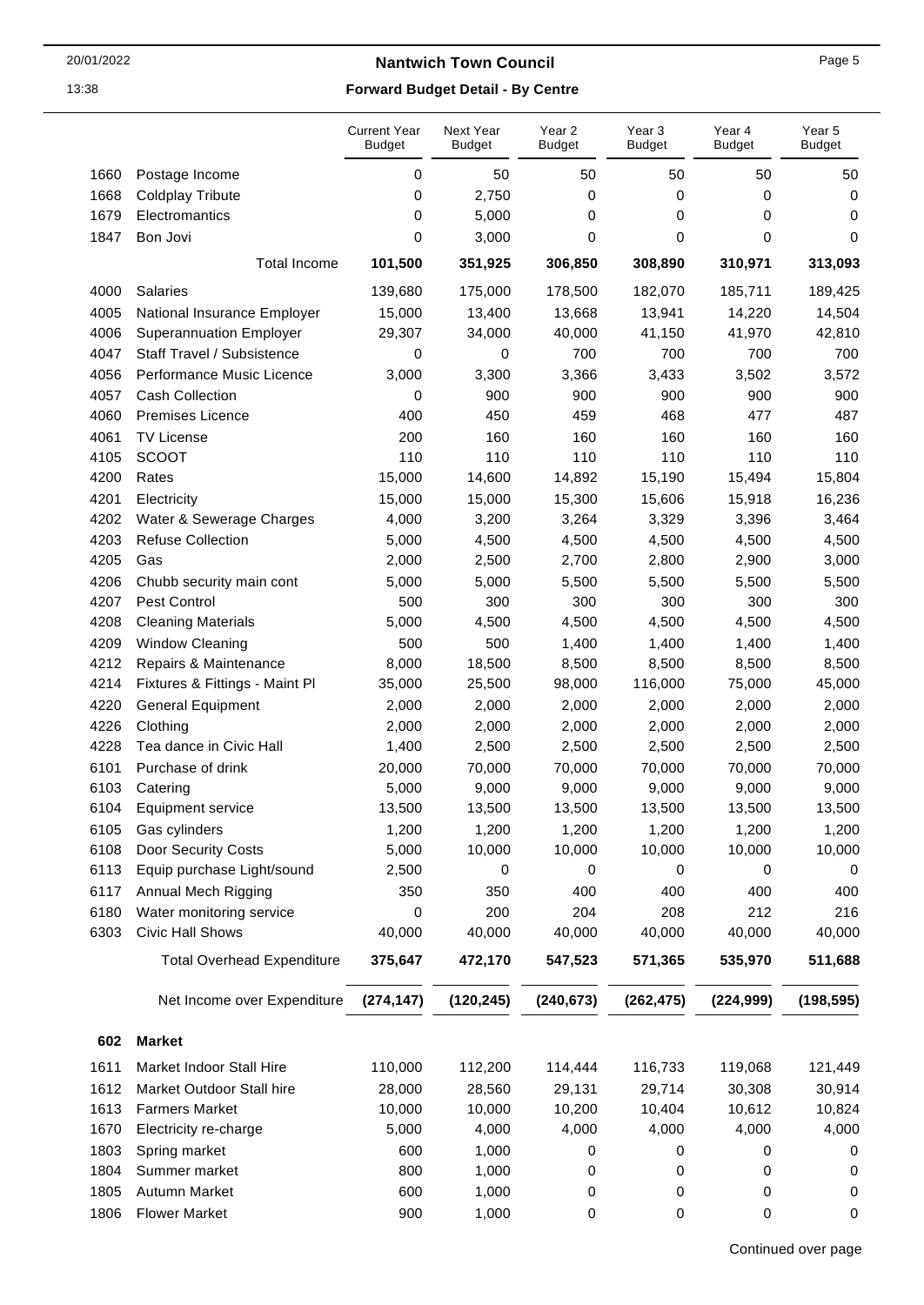|      |                                     | <b>Current Year</b><br><b>Budget</b> | Next Year<br><b>Budget</b> | Year 2<br><b>Budget</b> | Year 3<br><b>Budget</b> | Year 4<br><b>Budget</b> | Year 5<br><b>Budget</b> |
|------|-------------------------------------|--------------------------------------|----------------------------|-------------------------|-------------------------|-------------------------|-------------------------|
| 1827 | <b>Food Festival Artizan Market</b> | 1,200                                | 1,200                      | 1,224                   | 1,248                   | 1,273                   | 1,298                   |
| 1867 | Xmas market                         | 1,600                                | 1,600                      | 1,632                   | 1,665                   | 1,698                   | 1,732                   |
|      | <b>Total Income</b>                 | 158,700                              | 161,560                    | 160,631                 | 163,764                 | 166,959                 | 170,217                 |
| 4000 | Salaries                            | 72,670                               | 92,000                     | 93,840                  | 95,717                  | 97,631                  | 99,584                  |
| 4005 | National Insurance Employer         | 9,000                                | 8,200                      | 8,364                   | 8,531                   | 8,702                   | 8,876                   |
| 4006 | <b>Superannuation Employer</b>      | 16,425                               | 21,000                     | 21,420                  | 21,848                  | 22,285                  | 22,731                  |
| 4047 | Staff Travel / Subsistence          | 0                                    | 0                          | 100                     | 100                     | 100                     | 100                     |
| 4056 | Performance Music Licence           | 1,000                                | 0                          | 0                       | 0                       | 0                       | 0                       |
| 4057 | Cash Collection                     | 700                                  | 700                        | 700                     | 700                     | 700                     | 700                     |
| 4108 | <b>NABMA Subscription</b>           | 380                                  | 369                        | 376                     | 384                     | 392                     | 400                     |
| 4200 | Rates                               | 17,000                               | 15,200                     | 15,504                  | 15,814                  | 16,130                  | 16,453                  |
| 4201 | Electricity                         | 10,000                               | 7,000                      | 7,140                   | 7,283                   | 7,429                   | 7,578                   |
| 4202 | Water & Sewerage Charges            | 2,800                                | 2,400                      | 2,450                   | 2,500                   | 2,550                   | 2,600                   |
| 4203 | <b>Refuse Collection</b>            | 7,000                                | 5,500                      | 5,610                   | 5,722                   | 5,836                   | 5,953                   |
| 4205 | Gas                                 | 2,500                                | 2,500                      | 2,550                   | 2,601                   | 2,653                   | 2,706                   |
| 4206 | Chubb security main cont            | 4,000                                | 4,000                      | 4,200                   | 4,300                   | 4,400                   | 4,500                   |
| 4207 | Pest Control                        | 500                                  | 300                        | 300                     | 300                     | 300                     | 300                     |
| 4208 | <b>Cleaning Materials</b>           | 0                                    | 0                          | 500                     | 500                     | 500                     | 500                     |
| 4209 | Window Cleaning                     | 600                                  | 600                        | 1,400                   | 1,400                   | 1,400                   | 1,400                   |
| 4212 | Repairs & Maintenance               | 5,500                                | 35,500                     | 66,500                  | 32,800                  | 12,300                  | 7,500                   |
| 4220 | <b>General Equipment</b>            | 1,500                                | 1,500                      | 1,530                   | 1,561                   | 1,592                   | 1,624                   |
| 4226 | Clothing                            | 1,000                                | 1,000                      | 1,000                   | 1,000                   | 1,000                   | 1,000                   |
| 4266 | Food Festival (do not use)          | 0                                    | 600                        | 612                     | 624                     | 636                     | 649                     |
| 4410 | Fuel                                | 300                                  | 300                        | 306                     | 312                     | 318                     | 324                     |
| 6104 | <b>Equipment service</b>            | 6,000                                | 7,000                      | 7,140                   | 7,283                   | 7,429                   | 7,578                   |
| 6150 | Motor vehicle insurance             | 350                                  | 350                        | 360                     | 370                     | 380                     | 390                     |
| 6180 | Water monitoring service            | 0                                    | 100                        | 110                     | 115                     | 120                     | 125                     |
|      | <b>Total Overhead Expenditure</b>   | 159,225                              | 206,119                    | 242,012                 | 211,765                 | 194,783                 | 193,571                 |
|      |                                     |                                      |                            |                         |                         |                         |                         |
|      | Net Income over Expenditure         | (525)                                | (44, 559)                  | (81, 381)               | (48,001)                | (27, 824)               | (23, 354)               |
| 603  | <b>Public Toilets</b>               |                                      |                            |                         |                         |                         |                         |
| 4000 | Salaries                            | 19,292                               | 25,000                     | 25,500                  | 26,010                  | 26,530                  | 27,061                  |
| 4005 | National Insurance Employer         | 3,700                                | 4,000                      | 4,000                   | 4,000                   | 4,000                   | 4,000                   |
| 4006 | <b>Superannuation Employer</b>      | 4,360                                | 6,000                      | 5,763                   | 5,880                   | 6,000                   | 6,120                   |
| 4200 | Rates                               | 2,200                                | 0                          | 0                       | 0                       | 0                       | 0                       |
| 4202 | Water & Sewerage Charges            | 800                                  | 500                        | 510                     | 520                     | 530                     | 541                     |
| 4208 | <b>Cleaning Materials</b>           | 0                                    | 2,000                      | 2,000                   | 2,000                   | 2,000                   | 2,000                   |
| 4212 | Repairs & Maintenance               | 2,500                                | 2,500                      | 18,500                  | 15,500                  | 2,500                   | 2,500                   |
| 4219 | <b>Domestic Cleaning Contract</b>   | 14,400                               | 0                          | 0                       | 0                       | 0                       | 0                       |
| 6104 | Equipment service                   | 600                                  | 0                          | 0                       | 0                       | 0                       | 0                       |
| 6180 | Water monitoring service            | 0                                    | 200                        | 204                     | 208                     | 212                     | 216                     |
|      | <b>Total Overhead Expenditure</b>   | 47,852                               | 40,200                     | 56,477                  | 54,118                  | 41,772                  | 42,438                  |
|      | Net Income over Expenditure         | (47, 852)                            | (40, 200)                  | (56, 477)               | (54, 118)               | (41, 772)               | (42, 438)               |
|      |                                     |                                      |                            |                         |                         |                         |                         |
| 604  | <b>New Allotments</b>               |                                      |                            |                         |                         |                         |                         |
| 1700 | <b>Allotment Rent</b>               | 8,750                                | 10,395                     | 11,300                  | 11,500                  | 11,750                  | 12,000                  |
|      | <b>Total Income</b>                 | 8,750                                | 10,395                     | 11,300                  | 11,500                  | 11,750                  | 12,000                  |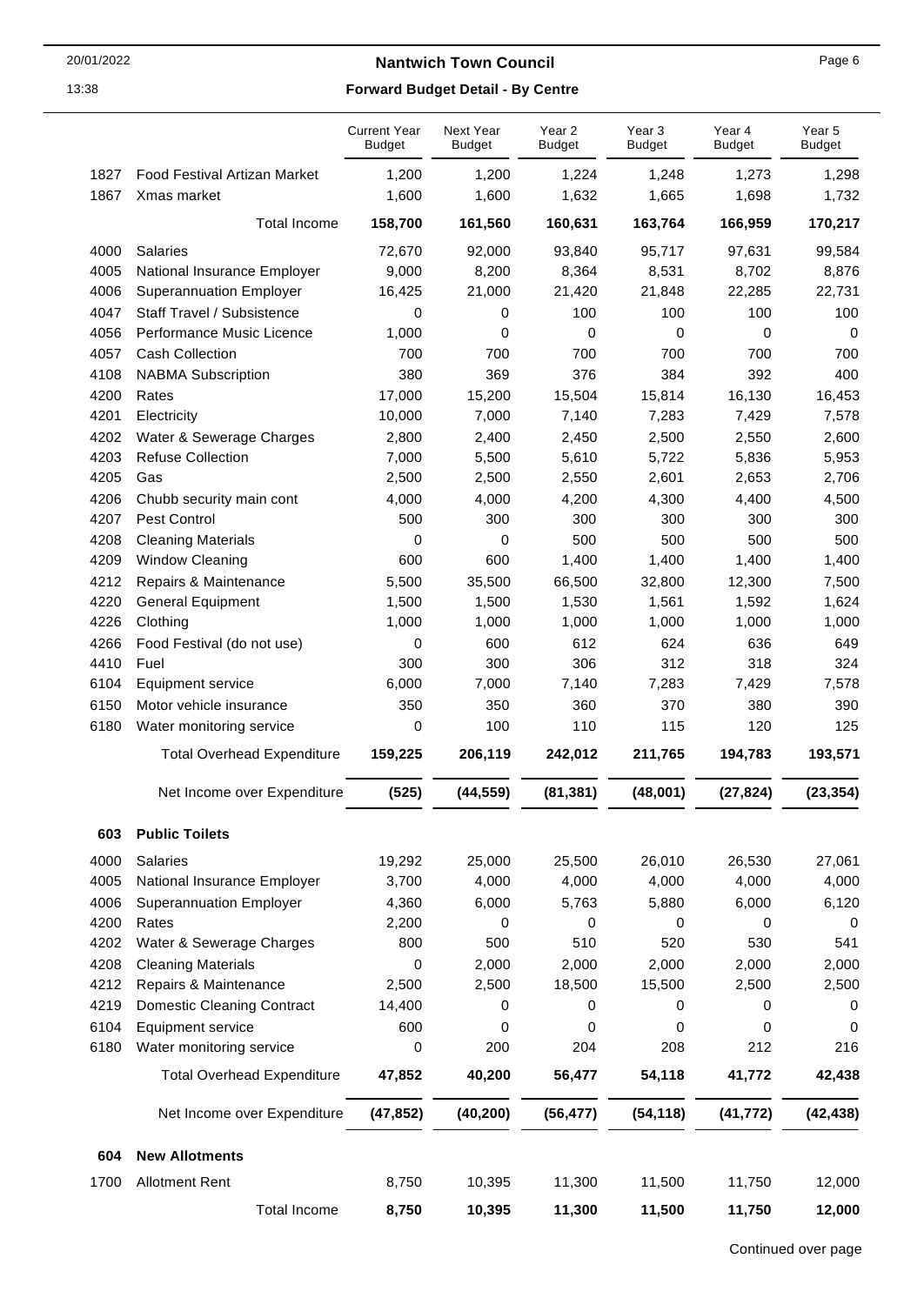Next Year

Year 2

Year 3

Year 4

## 13:38 **Forward Budget Detail - By Centre**

Current Year

|      |                                   | <b>Budget</b> | <b>Budget</b> | <b>Budget</b> | <b>Budget</b> | <b>Budget</b> | <b>Budget</b> |
|------|-----------------------------------|---------------|---------------|---------------|---------------|---------------|---------------|
| 4000 | <b>Salaries</b>                   | 7,630         | 9,600         | 9,792         | 9,988         | 10,188        | 10,392        |
| 4005 | National Insurance Employer       | 1,000         | 1,500         | 1,530         | 1,561         | 1,592         | 1,624         |
| 4006 | <b>Superannuation Employer</b>    | 1,725         | 2,500         | 2,300         | 2,300         | 2,350         | 2,350         |
| 4200 | Rates                             | 1,100         | 1,100         | 1,122         | 1,144         | 1,167         | 1,190         |
| 4201 | Electricity                       | 200           | 200           | 204           | 208           | 212           | 216           |
| 4202 | Water & Sewerage Charges          | 1,000         | 1,500         | 1,530         | 1,561         | 1,592         | 1,624         |
| 4207 | Pest Control                      | 2,500         | 2,800         | 2,856         | 2,913         | 2,971         | 3,030         |
| 4211 | <b>Ground Maintenance</b>         | 800           | 0             | 0             | 0             | 0             | 0             |
| 4212 | Repairs & Maintenance             | 750           | 1,000         | 1,020         | 1,040         | 1,061         | 1,082         |
| 4300 | <b>Allotments Maintenance</b>     | 5,500         | 5,500         | 10,000        | 10,750        | 5,450         | 0             |
|      | <b>Total Overhead Expenditure</b> | 22,205        | 25,700        | 30,354        | 31,465        | 26,583        | 21,508        |
|      | Net Income over Expenditure       | (13, 455)     | (15, 305)     | (19, 054)     | (19, 965)     | (14, 833)     | (9,508)       |
| 605  | Planters, Tubs, etc               |               |               |               |               |               |               |
| 6350 | <b>Plants And Materials</b>       | 16,000        | 16,000        | 18,000        | 18,000        | 18,000        | 18,000        |
|      | <b>Total Overhead Expenditure</b> | 16,000        | 16,000        | 18,000        | 18,000        | 18,000        | 18,000        |
|      | Net Income over Expenditure       | (16,000)      | (16,000)      | (18,000)      | (18,000)      | (18,000)      | (18,000)      |
| 606  | <b>Tourism</b>                    |               |               |               |               |               |               |
| 1225 | Commission received               | 1,000         | 0             | 0             | 0             | 0             | 0             |
| 1652 | Admin fee                         | 1,000         | 1,000         | 1,020         | 1,040         | 1,061         | 1,082         |
|      | <b>Total Income</b>               | 2,000         | 1,000         | 1,020         | 1,040         | 1,061         | 1,082         |
| 4000 | Salaries                          | 53,640        | 55,900        | 57,018        | 58,158        | 59,321        | 60,507        |
| 4005 | National Insurance Employer       | 5,500         | 4,845         | 4,942         | 5,041         | 5,142         | 5,245         |
| 4006 | <b>Superannuation Employer</b>    | 12,125        | 12,700        | 12,954        | 13,213        | 13,477        | 13,747        |
| 4053 | Worldpay                          | 2,500         | 3,500         | 5,000         | 5,000         | 5,000         | 5,000         |
| 4057 | <b>Cash Collection</b>            | 500           | 500           | 510           | 520           | 530           | 541           |
| 4066 | Tourism Merchandise               | 150           | 0             | 500           | 500           | 500           | 500           |
| 4067 | Coach welcome scheme              | 200           | 200           | 200           | 200           | 200           | 200           |
| 4220 | <b>General Equipment</b>          | 1,000         | 1,000         | 1,000         | 1,000         | 1,000         | 1,000         |
| 6116 | Oscar POS Rental                  | 2,600         | 2,600         | 2,652         | 4,700         | 2,759         | 2,814         |
|      | <b>Total Overhead Expenditure</b> | 78,215        | 81,245        | 84,776        | 88,332        | 87,929        | 89,554        |
|      | Net Income over Expenditure       | (76, 215)     | (80, 245)     | (83, 756)     | (87, 292)     | (86, 868)     | (88, 472)     |
| 607  | <b>Barony Park Block</b>          |               |               |               |               |               |               |
| 4206 | Chubb security main cont          | 0             | 1,000         | 1,020         | 1,040         | 1,061         | 1,082         |
| 6104 | <b>Equipment service</b>          | 1,000         | 0             | 0             | 0             | 0             | 0             |
|      | <b>Total Overhead Expenditure</b> | 1,000         | 1,000         | 1,020         | 1,040         | 1,061         | 1,082         |
|      |                                   |               |               |               |               |               |               |
|      | Net Income over Expenditure       | (1,000)       | (1,000)       | (1,020)       | (1,040)       | (1,061)       | (1,082)       |
| 608  | <b>Market Store</b>               |               |               |               |               |               |               |
| 4200 | Rates                             | 800           | 800           | 816           | 832           | 849           | 866           |
| 4201 | Electricity                       | 160           | 120           | 140           | 143           | 146           | 149           |
| 6104 | Equipment service                 | 200           | 200           | 204           | 208           | 212           | 216           |

Year 5